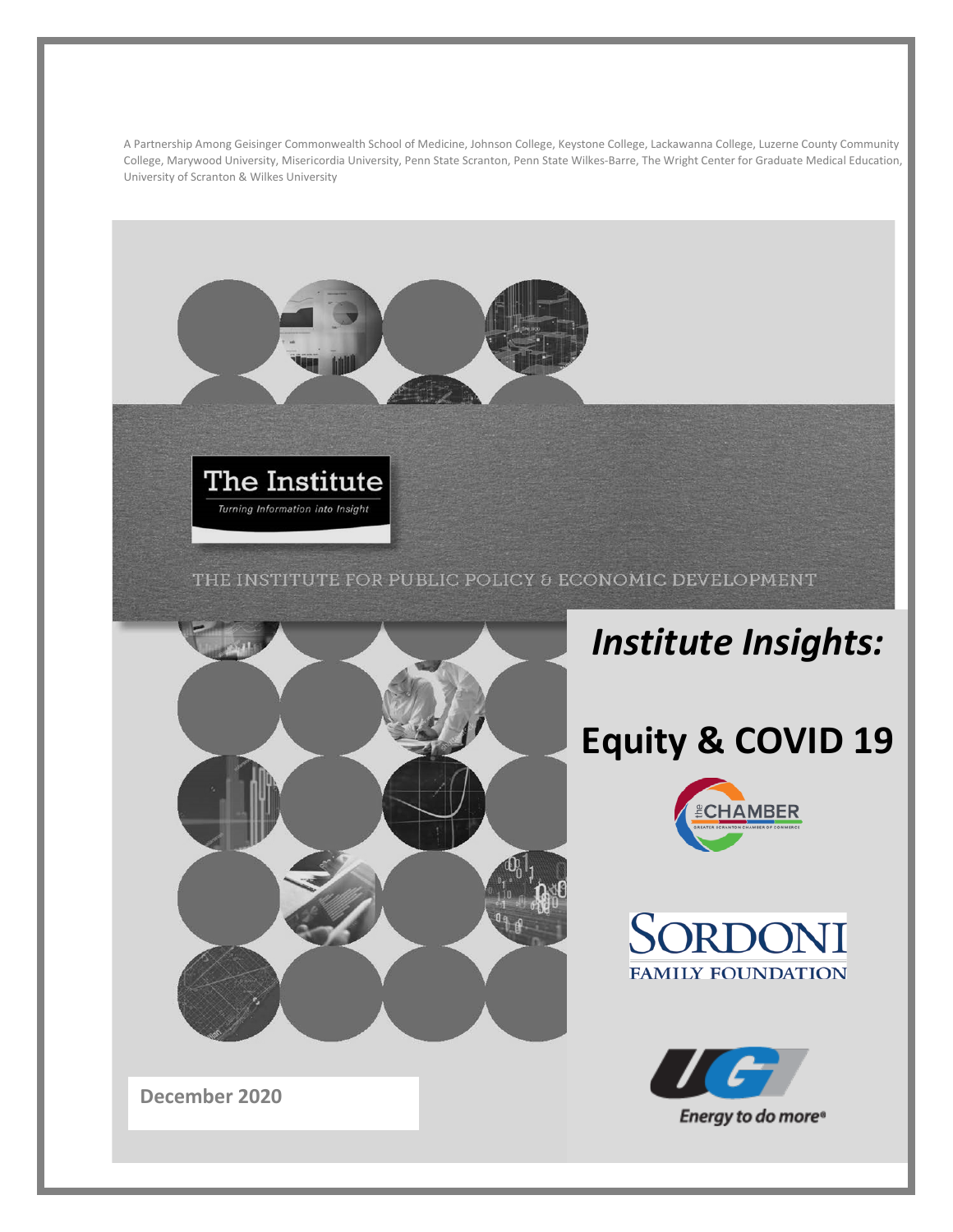This research was underwritten by **the Greater Scranton Chamber of Commerce, Sordoni Family Foundation, and UGI Utilities** and with support from **the Luzerne County COVID-19 Emergency Response Fund of The Luzerne Foundation, the Scranton Area Community Foundation COVID 19 Fund and the Wells Fargo Foundation.**

### Introduction

This report was prepared to shed light on disparities in COVID-19 impacts across gender, age, racial, and other relevant demographic groups. Research has shown that health outcomes are closely related to socioeconomic factors, called social determinants of health. Prior research by The Institute found that this relationship between socioeconomic factors and health outcomes was at least as strong in Northeastern Pennsylvania as it is statewide.<sup>[1](#page-10-0)</sup> As such, there is reason to believe COVID-19 would have disparate impacts across groups, especially as pre-existing health conditions have been widely understood as being associated with higher rates of COVID-19 hospitalizations and deaths. The Centers for Disease Control and Prevention have recognized that these disparities are occurring, and have identified several factors contributing to this increased risk:<sup>[2](#page-10-1)</sup>

- 1. Discrimination, in systems such as health care, housing, education, criminal justice, and finance
- 2. Healthcare access and utilization, such as disparities in insurance coverage and barriers to getting care such as transportation, child care, language barriers, or historical or current discrimination
- 3. Occupation, including some racial and ethnic minority group overrepresentation in certain essential work settings
- 4. Educational, income, and wealth gaps
- 5. Housing, including overcrowded living situations and greater risk of eviction and homelessness

This report presents statewide data on COVID-19 cases and deaths by age, gender, race, and Hispanic/Latino ethnicity to understand how these groups vary in burden of COVID-19 infections.

Furthermore, the secondary economic impacts of the pandemic can also be considered for demographic groups. While many past recessions have had disparities in their impact on different populations across racial, educational, or geographic lines, the current economic environment has many complicating factors that could exacerbate these differences. Examples include highly disparate impacts of mitigation efforts on different industries and impact of virtual schooling on workers' childcare needs.

Having an understanding of which groups may be disproportionately impacted by the COVID-19 disease itself or economic impacts of the pandemic will help communities respond appropriately, particularly when historically marginalized or vulnerable populations face worse impacts.

Since the start of the pandemic, there have been signs of disparities in COVID-19 infections across demographic groups.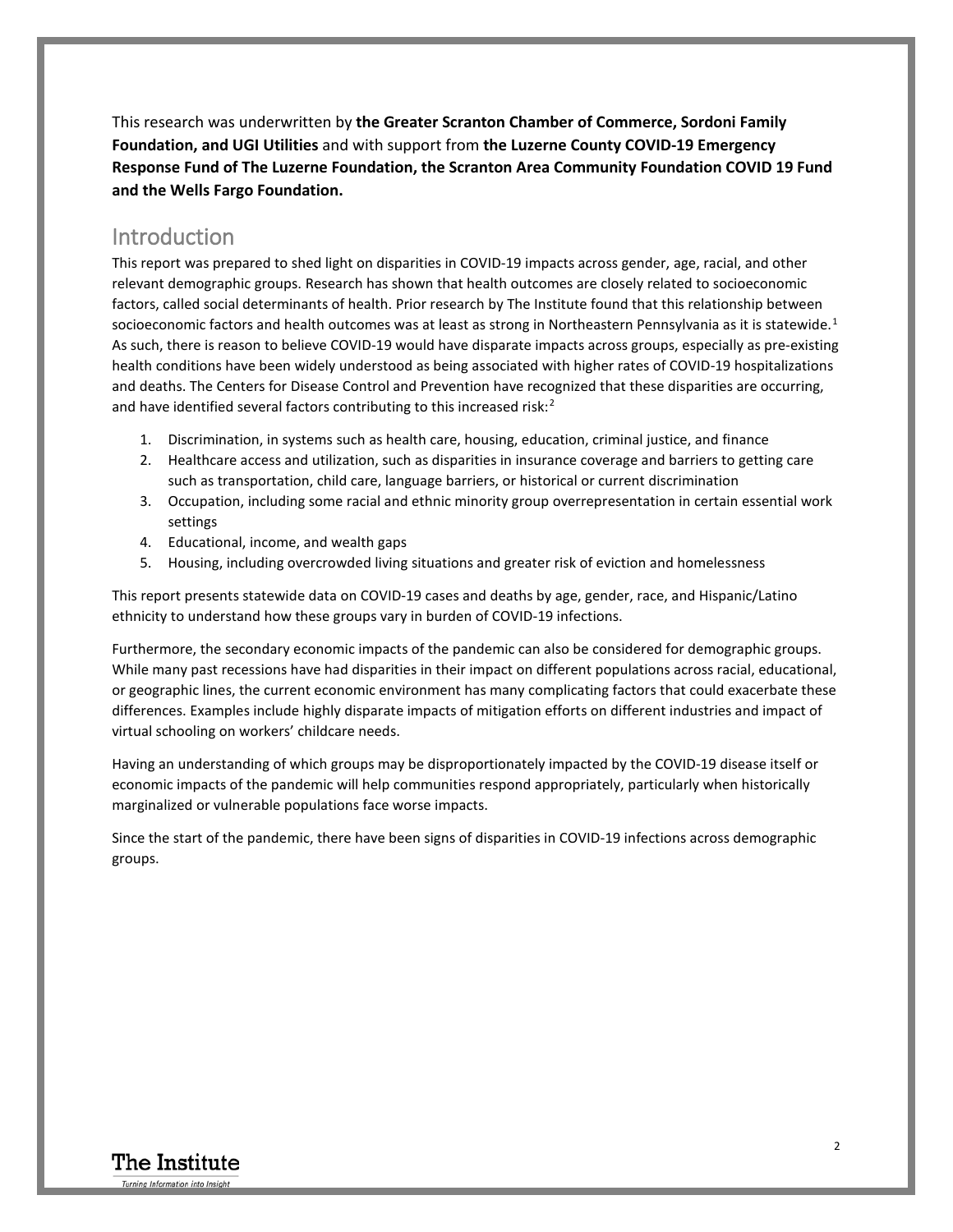## COVID-19 Impacts for Demographic Groups

Statewide data is reported for COVID-19 cases and deaths by several demographic indicators. Data presented in this section represents the cumulative statewide totals for cases and deaths from the start of the pandemic through November 16, 2020. Detailed demographic breakdowns for granular geographies were not readily available for this report.

### Gender

Men make up 49 percent of the total statewide population, per 2019 American Community Survey estimates, compared with 51 percent women. Women made up a slightly larger share of known COVID-19 cases, with 54.2 percent compared to 45.8 percent of cases that were men among cases where the sex of the patient was known.

| <b>Statewide COVID-19 Cases &amp; Deaths by Gender</b> |               |       |               |       |                 |                            |
|--------------------------------------------------------|---------------|-------|---------------|-------|-----------------|----------------------------|
|                                                        | Cases         |       | <b>Deaths</b> |       | <b>2019 ACS</b> |                            |
|                                                        |               |       | % of          |       | % of            | % of                       |
|                                                        | <b>Number</b> | Raw % | Reported      |       |                 | Number Reported Population |
| Female                                                 | 145,404       | 53.9% | 54.2%         | 4,723 | 51.2%           | 51.0%                      |
| Male                                                   | 122,669       | 45.5% | 45.8%         | 4,501 | 48.8%           | 49.0%                      |
| Neither/Other                                          | 10            | 0.0%  |               |       |                 |                            |
| Not Reported/Unknown                                   | 1,530         | 0.6%  |               |       |                 |                            |

Nonetheless, the share of COVID-19 deaths among men and women very closely reflected the population as a whole.

### Age

Among younger age groups, there is a much lower share of identified cases and deaths. While youth under age 20 make up over 23 percent of the statewide population, they account for only 12 percent of known cases and no known deaths from COVID-19.

For adults aged 20 to 59, the share of cases among each age group is somewhat higher than that age group's share of the total population. However, the share of deaths in these age ranges is low, increasing with age to the 50 to 59 age cohort, which accounts for 13.5 percent of all state residents, 14.7 percent of all COVID-19 cases, and 4.7 percent of all COVID-19 deaths.

Among adults 60 to 79, the reverse is true: these age groups account for a relatively low share of COVID-19 cases relative to their share of the total population but a larger share of deaths. The 60 to 69 age group is 13 percent of the total statewide population, but only 11.4 percent of identified cases and 13.5 percent of deaths. The 70 to 79 age range accounts for eight percent of the total population but only seven percent of all COVID-19 cases and 21.6 percent of deaths.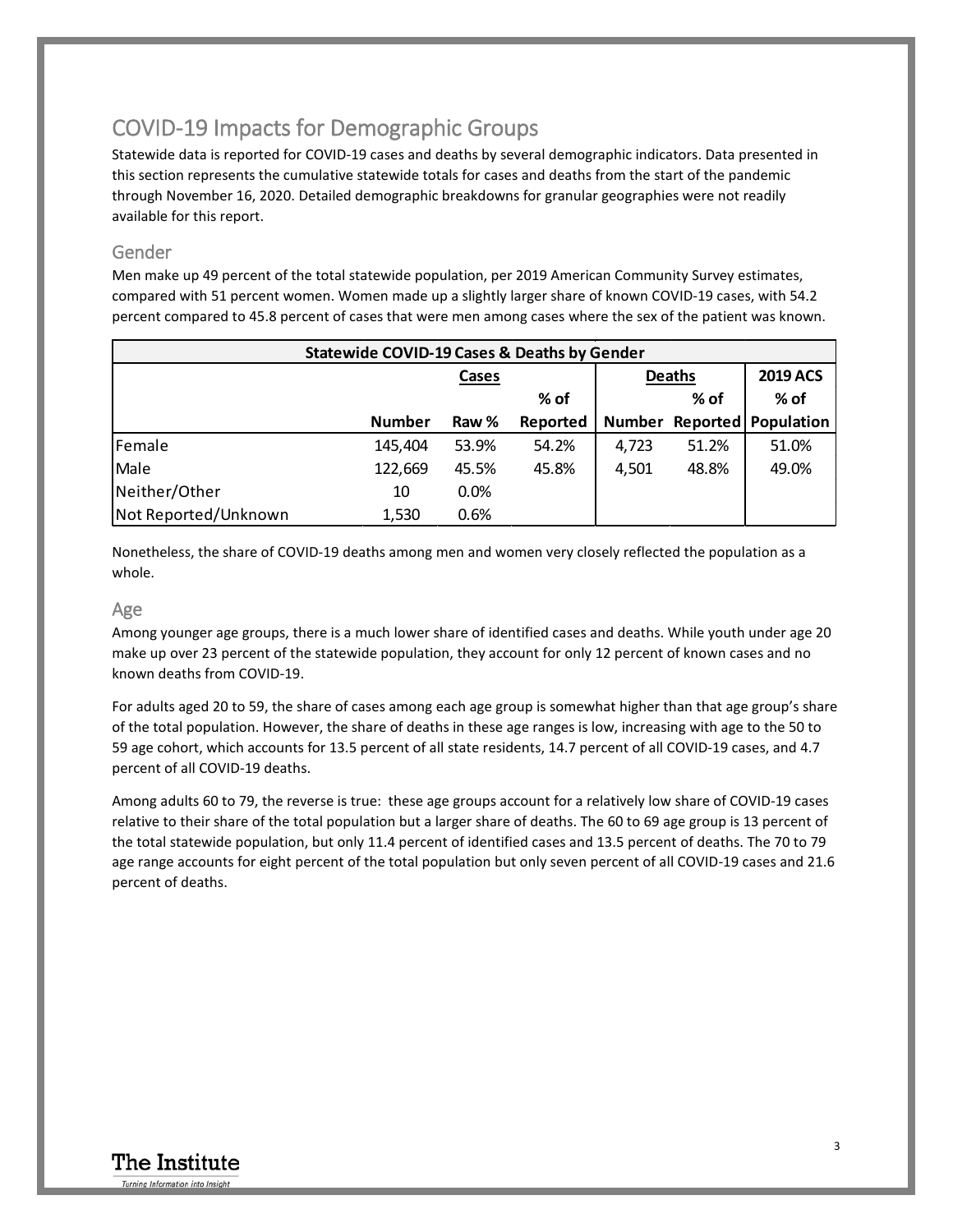| <b>Statewide COVID-19 Cases &amp; Deaths by Age</b> |               |       |          |               |                 |                 |
|-----------------------------------------------------|---------------|-------|----------|---------------|-----------------|-----------------|
|                                                     |               | Cases |          | <b>Deaths</b> |                 | <b>2019 ACS</b> |
|                                                     |               |       | % of     |               | $%$ of          | % of            |
|                                                     | <b>Number</b> | Raw % | Reported | <b>Number</b> | <b>Reported</b> | Population      |
| Age 0-9                                             | 7,234         | 2.7%  | 2.7%     | 0             | 0.0%            | 11.0%           |
| Age 10-19                                           | 24,863        | 9.2%  | 9.2%     | 0             | 0.0%            | 12.3%           |
| Age 20-29                                           | 51,353        | 19.0% | 19.1%    | 18            | 0.2%            | 12.9%           |
| Age 30-39                                           | 39,813        | 14.8% | 14.8%    | 39            | 0.4%            | 12.8%           |
| Age 40-49                                           | 35,396        | 13.1% | 13.1%    | 154           | 1.7%            | 11.7%           |
| Age 50-59                                           | 39,664        | 14.7% | 14.7%    | 450           | 4.9%            | 13.5%           |
| Age 60-69                                           | 30,667        | 11.4% | 11.4%    | 1,247         | 13.5%           | 13.0%           |
| Age 70-79                                           | 18,960        | 7.0%  | 7.0%     | 1,987         | 21.6%           | 8.0%            |
| Age $80+$                                           | 21,505        | 8.0%  | 8.0%     | 5,324         | 57.8%           | 4.7%            |
| Not Reported/Unknown                                | 158           | 0.1%  |          |               |                 |                 |

One explanation for these opposing patterns could be that adults of working age are more likely to be working outside the home or otherwise interacting with others outside their households on a daily basis, leading them to have a higher infection risk, while adults aged 60 to 79 may have a lower risk of transmission if they are retired and/or leave home infrequently. While older adults living at home may have lower risk of exposure, it is widely understood that risk of hospitalization or death from COVID-19 increases rapidly with age and certain chronic health conditions. This is consistent with the rapid spike seen in the ratio of deaths to cases reported across these age ranges: among those aged 50 to 59, there is one reported death for every 88 reported cases, this increases to 1 death per 25 cases among those 60 to 69 and 1 death per 10 cases in the 70 to 79 age group.

Finally, adults aged 80 and older make up 4.7 percent of the total statewide population, but eight percent of COVID-19 infections and nearly 58 percent of deaths. Among this age group, there is approximately one death for every four known cases.

The heightened rate of COVID-19 cases among this group compared to adults aged 60 to 79 could be due to a higher share of adults aged 80 and older living in congregate care settings, which have been the site of significant transmission.

#### Race & Ethnicity

The table below shows case and death data for racial groups. White residents statewide account for just under 80 percent of the population, and just under 75 percent of cases and deaths. Black residents account for a disproportionate share of both cases and deaths relative to their share of the population: 20.2 percent of cases where race was reported, and 19 percent of deaths, compared to 11.4 of the population statewide.

A large share of cases, about 43 percent, had no race reported, so these findings should be viewed with caution. It is not known whether cases with an unreported race reflect the same breakdowns of cases with a race reported.

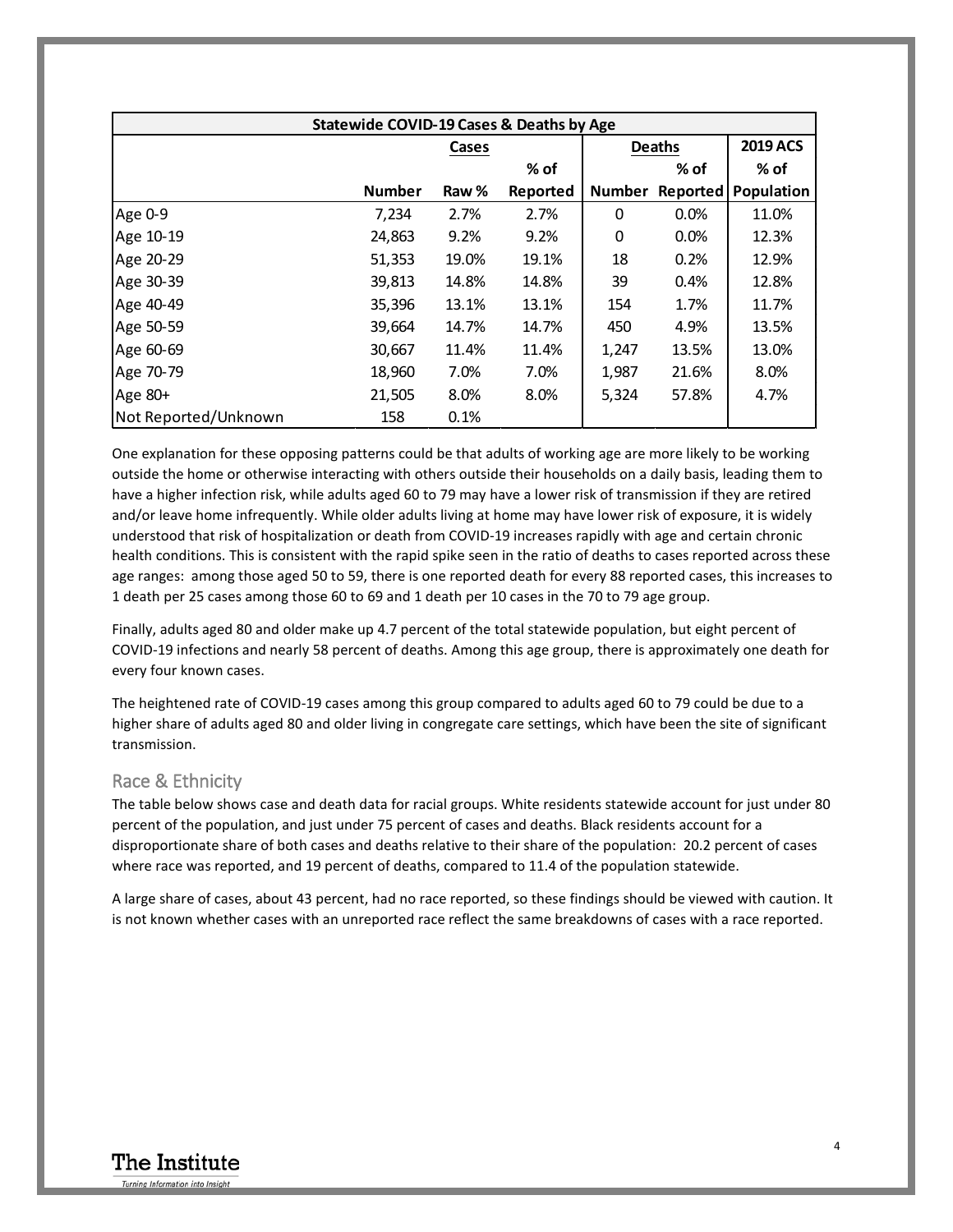| <b>Statewide COVID-19 Cases &amp; Deaths by Race</b> |               |       |          |               |          |                 |
|------------------------------------------------------|---------------|-------|----------|---------------|----------|-----------------|
|                                                      |               | Cases |          | <b>Deaths</b> |          | <b>2019 ACS</b> |
|                                                      |               |       | % of     |               | % of     | % of            |
|                                                      | <b>Number</b> | Raw % | Reported | <b>Number</b> | Reported | Population      |
| White                                                | 114,476       | 42.5% | 74.6%    | 6,873         | 74.5%    | 79.6%           |
| Black                                                | 30,954        | 11.5% | 20.2%    | 1,750         | 19.0%    | 11.4%           |
| Asian                                                | 5,368         | 2.0%  | 3.5%     | 179           | 1.9%     | 3.5%            |
| Other (including Multiple Races)                     | 2,666         | 1.0%  | 1.7%     | 422           | 4.6%     | 5.6%            |
| Not Reported/Unknown                                 | 116,149       | 43.1% |          |               |          |                 |

An even larger share of cases, 66 percent, did not report whether the patient was or was not of Hispanic/Latino ethnicity. Non-Hispanic residents of any race account for 92 percent of the statewide population, but 77 percent of statewide cases where Hispanic or Latino identity was reported. While Hispanic/Latino residents of any race make up just under 8 percent of the statewide population, they make up nearly 23 percent of COVID-19 cases where Hispanic or Latino identity was specified. While the large share of cases with unknown Hispanic/Latino ethnicity may obscure the actual size of any disparity, it does appear that there is a higher share of cases among Hispanic and Latino residents relative to their share of the population.

| Statewide COVID-19 Cases & Deaths by Hispanic/Latino Ethnicity |               |       |          |               |       |                            |  |
|----------------------------------------------------------------|---------------|-------|----------|---------------|-------|----------------------------|--|
|                                                                | Cases         |       |          | <b>Deaths</b> |       | <b>2019 ACS</b>            |  |
|                                                                |               |       | % of     |               | % of  | % of                       |  |
|                                                                | <b>Number</b> | Raw % | Reported |               |       | Number Reported Population |  |
| Non-Hispanic                                                   | 70,001        | 26.0% | 77.2%    | 8.708         | 94.4% | 92.2%                      |  |
| Hispanic                                                       | 20,706        | 7.7%  | 22.8%    | 516           | 5.6%  | 7.8%                       |  |
| Not Reported/Unknown                                           | 178,906       | 66.4% |          |               |       |                            |  |

It also appears that the share of deaths may be lower among Hispanic/Latino residents relative to their share of the population. However, this could be explained by the age differences among demographic groups. The median age of Hispanic/Latino residents in Pennsylvania is 27, compared to 41 overall, 44 for White residents, 35 for Asian residents, and 33 for Black residents. Because hospitalizations and deaths from COVID-19 are closely correlated with age, the younger-skewing age distribution of Hispanic Pennsylvanians is a likely factor in the apparently lower share of COVID-19 deaths among that demographic group relative to both the number of cases and the Hispanic/Latino share of the statewide population as a whole.

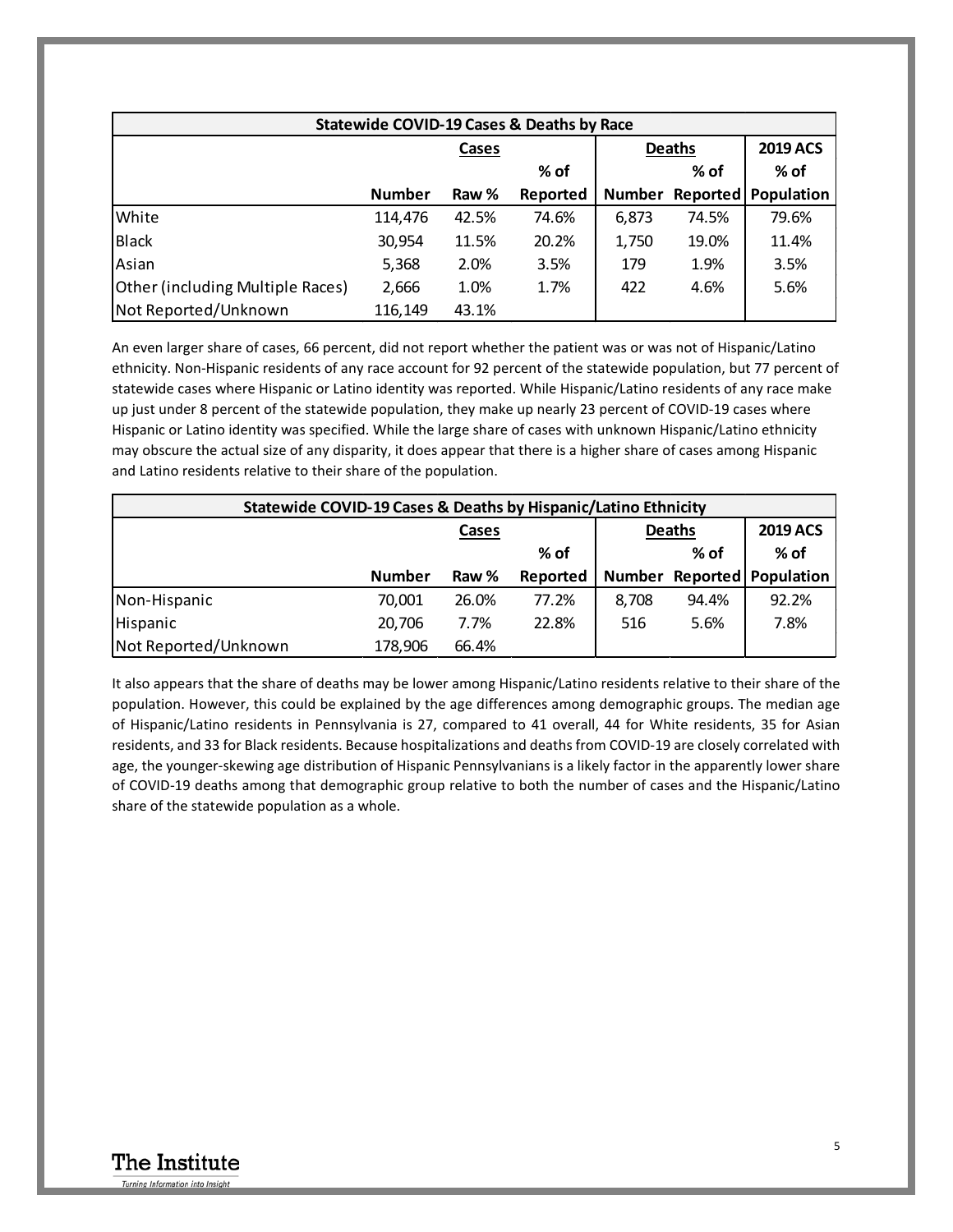## Employment Impacts for Demographic Groups

Analysis of unemployment claims data indicates certain segments, including women, younger workers, and some minority groups have been disproportionately impacted by job losses. There are several factors at play: the pandemic and associated business restrictions have affected industries very differently, so demographic groups that are more represented in the workforces of heavily impacted industries would face a greater burden of employment and income disruption. Further, changes to family needs specific to the pandemic have an impact, such as the need for more parents to stay at home due to virtual education.

### Gender

Women have been leaving the labor force in much higher numbers than men since the pandemic began. Nationally, there are more than 2.5 million fewer women in the labor force than before the pandemic began, and the labor force participation rate for women, or the share of women working or looking for a job, fell from 57.9 percent in January 2020 to 55.6 percent in September.

Some industries with higher concentrations of female employees, such as Retail Trade, Leisure and Hospitality, Government, and Education Services, were hardest hit with job losses. And a higher percentage of women have dropped out of the labor force, or are no longer looking for work. According to an analysis by the National Women's Law Center, of the nearly 1.1 million workers ages 20 and up who dropped out of the labor force between August and September, 80 percent were women.<sup>[3](#page-10-2)</sup>

Part of the reason for this is the pandemic has created even greater challenges for working parents, with some struggling to find child care and support their children's education as schools have increasingly moved to virtual learning environments. Due to the pay gap between men and women, in households where both parents work, it might often make more sense for women to stay home if someone needed to care for children or assist with virtual schooling. For single mothers, these challenges are likely even greater. In addition to taking on increased childcare responsibilities, women have also been assuming the role of caregivers for elderly parents and family members affected by the pandemic. This has contributed, in part, to the high number of women scaling back their workloads or leaving the workforce.

An analysis of regional unemployment claims illustrates how women in the workforce have been disproportionately impacted by the pandemic. In Lackawanna and Luzerne Counties, women accounted for more than half (51 percent) of the nearly 90,000 initial unemployment claims filed since March, compared to 49 percent for men. This represents a dramatic shift from 2019, when women accounted for only 37 percent of initial claims filed, while men represented 63 percent of initial claims.



Since April, women have continued to represent the majority of the continued unemployment claims filed in Luzerne and Lackawanna Counties. In early 2019 prior to the pandemic, women represented around one-third or

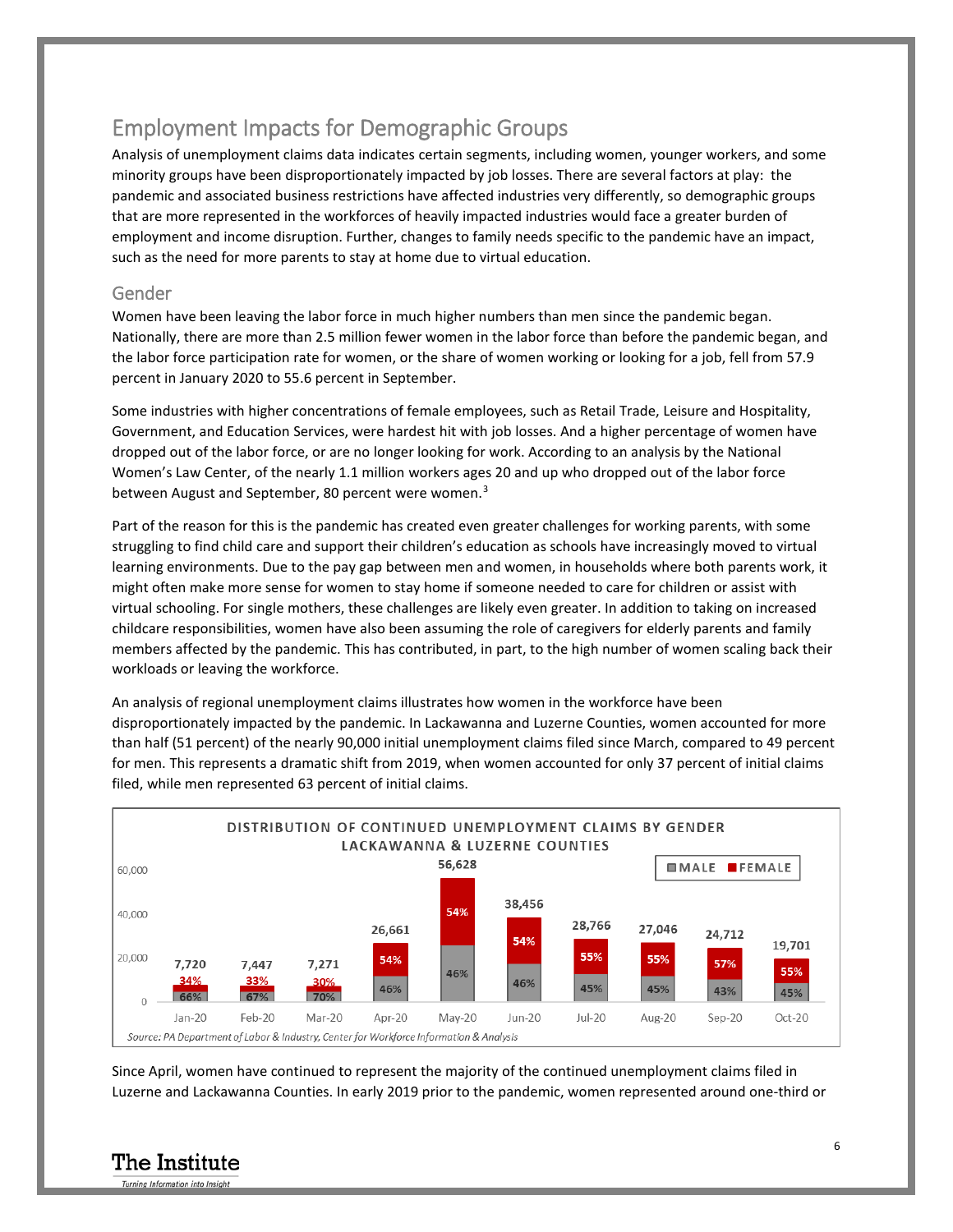less of continued unemployment claims filed in the region, while men accounted for the remaining two-thirds or more of continued claims. This shifted in April, when women accounted for the majority (54 percent) of continued unemployment claims. As the volume of continued unemployment claims in the region peaked in May at more than 56,000 claims, and then began tapering off to around 20,000 continued claims in October, women have continued to represent the majority of continued unemployment claim filers in the region. This sharp reversal from the pre-pandemic employment landscape illustrates the impact COVID-19 has had on working women.

#### Age

Pandemic-related job losses have also disproportionately impacted younger workers. Statewide and in Lackawanna and Luzerne Counties, the proportion of initial unemployment claims filed since March for workers ages 16-34 have exceeded their share of claims filed in 2019. The largest shift has been in claims filed by workers ages 20-24. In 2019, this age group accounted for seven percent of initial unemployment claims filed statewide and in Lackawanna and Luzerne Counties. Between March and October of 2020, this increased to 12 percent of claims filed statewide, and 10 percent of claims filed in Lackawanna and Luzerne Counties. While workers under age 35 accounted for a larger share of initial unemployment claims, older workers, particularly those ages 45-64, represent a smaller share of initial claims filed since March.



#### Race & Ethnicity

The latest available regional data from the U.S. Census Bureau on employment status by race and ethnicity indicates that in 2018, more than 9 in 10 workers age 16 or older in Lackawanna and Luzerne Counties were White/Caucasian. However, white workers represent a smaller share of initial unemployment claims filed both in 2019 and since the pandemic began in March 2020 relative to their share of the total workforce in the region, accounting for around 8 in 10 claims filed. While the Hispanic/Latino population represented eight percent of the region's workforce in 2018, they accounted for a larger share of initial unemployment claims filed



### The Institute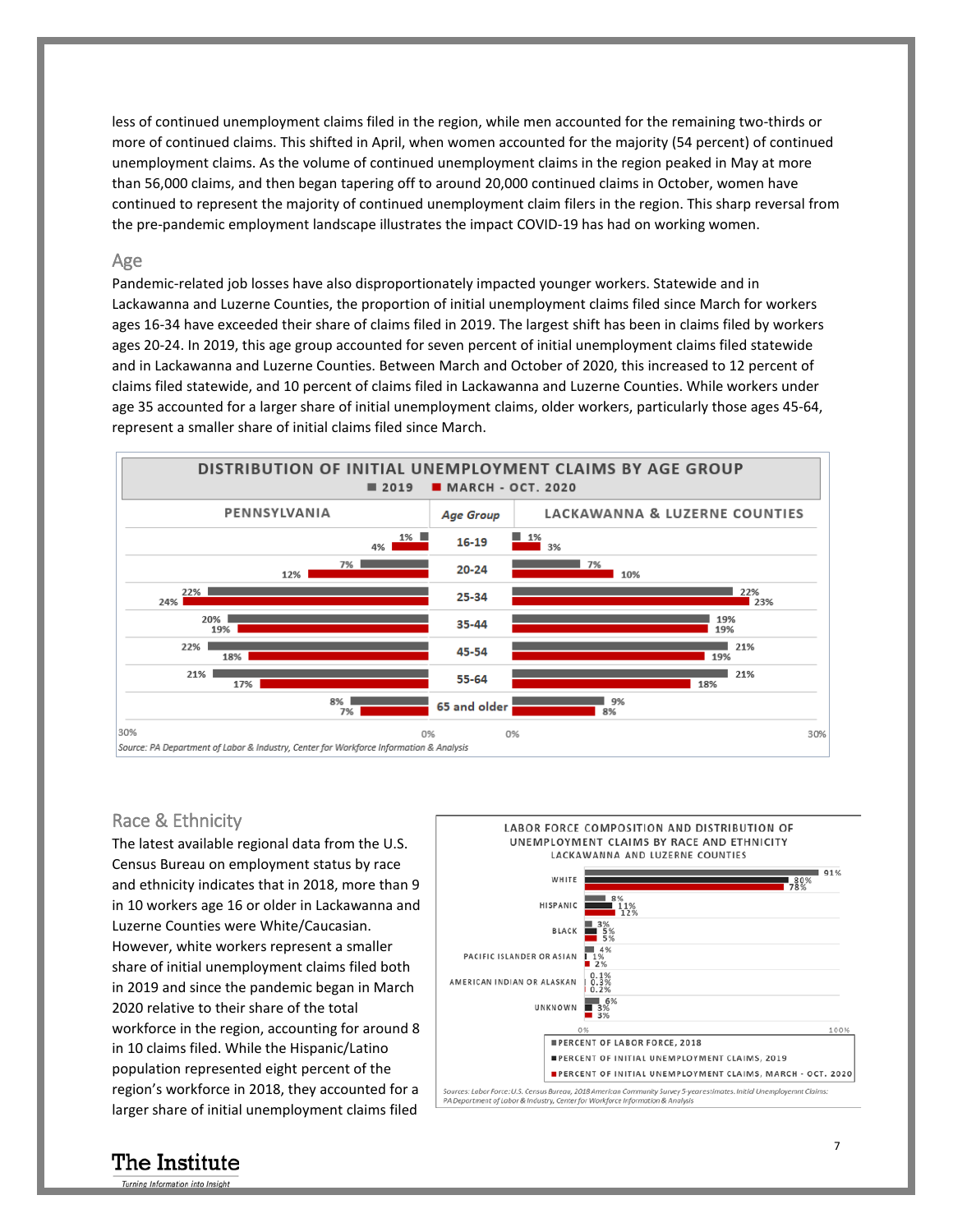in 2019 (11 percent). This has increased slightly since the pandemic began, with Hispanic/Latino workers accounting for 12 percent of initial unemployment claims filed. Similarly, while Black/African American workers comprised three percent of the region's workforce in 2018, they accounted for a slightly larger share (5 percent) of the initial unemployment claims filed in both 2019, and since March 2020.

Non-white workers also represent an increasing share of continued unemployment claims in the region. In Lackawanna and Luzerne Counties, non-white workers accounted for 21 percent of continued employment claims in January 2020 prior to the pandemic. As of October 17, this share has increased 32 percent of continued unemployment claims in the two counties combined. The largest shares of continued



claims from non-white workers in both counties comes from Hispanic workers, who account for 19 percent of filers, and Black workers, who account for eight percent of filers. This illustrates that Hispanic and Black workers are more susceptible to job losses in the region, and this has continued during the pandemic.

| Distribution of Total Initial Unemployment Claims by Age, Gender, and Race/Ethnicity<br>2019 (Pre-COVID Baseline) vs. March-Oct. 2020 (COVID Impact) |                           |           |                               |                   |  |  |
|------------------------------------------------------------------------------------------------------------------------------------------------------|---------------------------|-----------|-------------------------------|-------------------|--|--|
|                                                                                                                                                      | Pennsylvania              |           | Lackawanna & Luzerne Counties |                   |  |  |
|                                                                                                                                                      | 2019<br>March - Oct. 2020 |           | 2019                          | March - Oct. 2020 |  |  |
| Initial Unemployment Claims                                                                                                                          | 800,691                   | 2,301,821 | 41,670                        | 89,672            |  |  |
| <b>By Age Group</b>                                                                                                                                  |                           |           |                               |                   |  |  |
| 16-19                                                                                                                                                | 1%                        | 4%        | 1%                            | 3%                |  |  |
| $20 - 24$                                                                                                                                            | 7%                        | 12%       | 7%                            | 10%               |  |  |
| $25 - 34$                                                                                                                                            | 22%                       | 24%       | 22%                           | 23%               |  |  |
| $35 - 44$                                                                                                                                            | 20%                       | 19%       | 19%                           | 19%               |  |  |
| 45-54                                                                                                                                                | 22%                       | 18%       | 21%                           | 19%               |  |  |
| $55 - 64$                                                                                                                                            | 21%                       | 17%       | 21%                           | 18%               |  |  |
| 65 and older                                                                                                                                         | 8%                        | 7%        | 9%                            | 8%                |  |  |
| Unknown                                                                                                                                              | 0.1%                      | 0.3%      | 0.0%                          | 0.2%              |  |  |
| <b>By Gender</b>                                                                                                                                     |                           |           |                               |                   |  |  |
| Male                                                                                                                                                 | 62%                       | 51%       | 63%                           | 49%               |  |  |
| Female                                                                                                                                               | 38%                       | 49%       | 37%                           | 51%               |  |  |
| <b>By Race/Ethnicity</b>                                                                                                                             |                           |           |                               |                   |  |  |
| White                                                                                                                                                | 75%                       | 72%       | 80%                           | 78%               |  |  |
| Hispanic                                                                                                                                             | 7%                        | 8%        | 11%                           | 12%               |  |  |
| Black                                                                                                                                                | 14%                       | 13%       | 5%                            | 5%                |  |  |
| Pacific Islander or Asian                                                                                                                            | 1%                        | 3%        | 1%                            | 2%                |  |  |
| American Indian or Alaskan                                                                                                                           | 0%                        | 0%        | 0%                            | 0%                |  |  |
| Unknown                                                                                                                                              | 3%                        | 4%        | 3%                            | 3%                |  |  |

The Institute Turning Information into Insight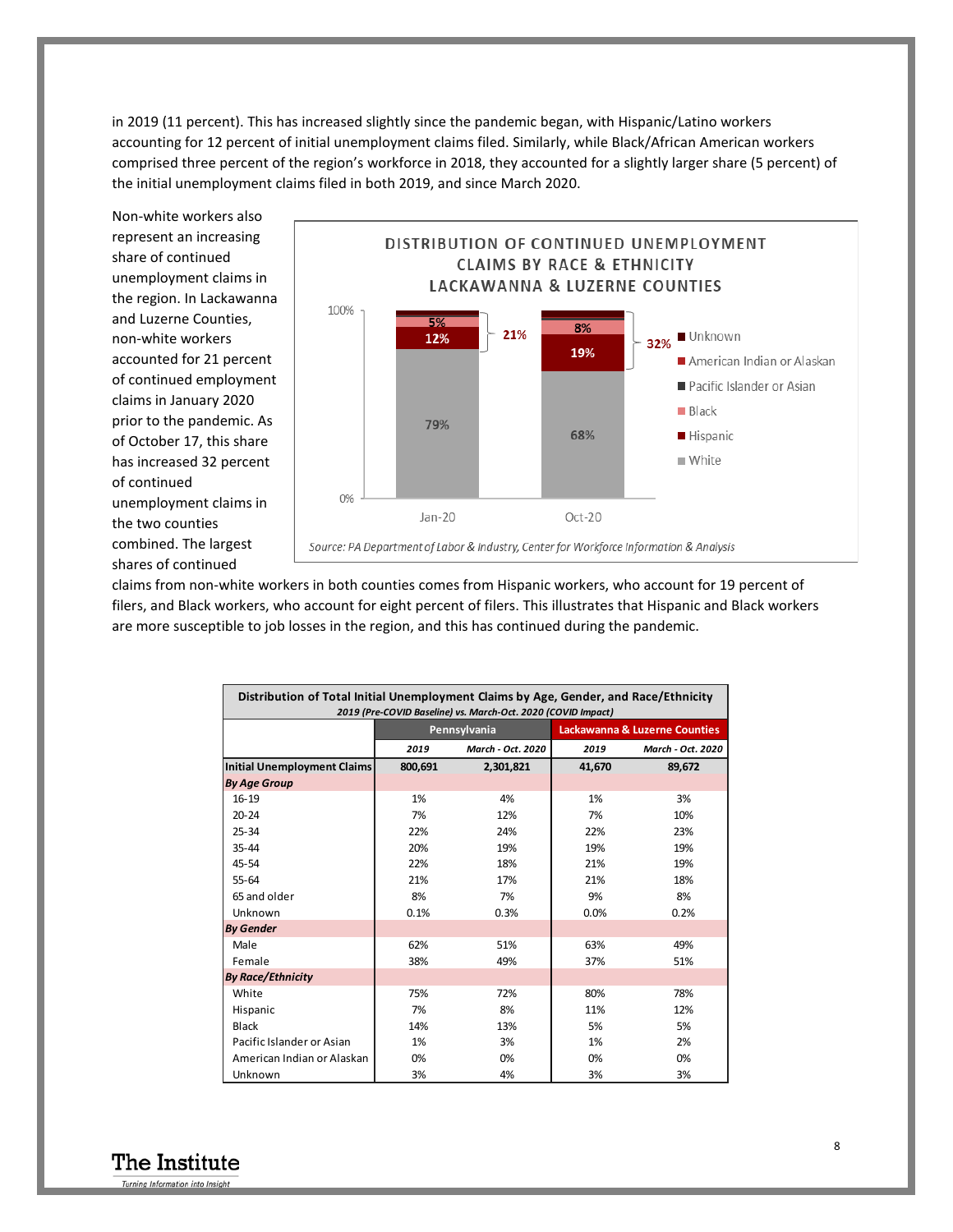### Income & Remote Work

Another way inequities are present in the workforce is through disparities in remote work opportunities. A study by the National Bureau of Economic Research in April found that nationwide, about 37 percent of jobs can feasibly be done at home. However, these jobs account for 46 percent of all wages earned from employment, indicating that jobs that can be done remotely are, on average, higher paying. In the Scranton/Wilkes-Barre/Hazleton metropolitan statistical area, an estimated 30 percent of jobs can be done remotely. However, these jobs account for 36 percent of all wages earned in the region.

When the authors' nationwide data is broken down by major industry group at the 2-digit NAICS level, this trend is apparent for every industry category except Educational Services and Health Care and Social Assistance.[4](#page-10-3)

| Estimated Teleworkable Employment and Wages, Nationwide by Industry<br>Teleworkable<br>Teleworkable |                                                  |            |              |  |  |  |  |
|-----------------------------------------------------------------------------------------------------|--------------------------------------------------|------------|--------------|--|--|--|--|
| <b>NAICS</b>                                                                                        | Industry                                         | Employment |              |  |  |  |  |
|                                                                                                     |                                                  |            | <b>Wages</b> |  |  |  |  |
| 11                                                                                                  | Agriculture, Forestry, Fishing and Hunting       | 8%         | 13%          |  |  |  |  |
| 21                                                                                                  | Mining, Quarrying, and Oil and Gas Extraction    | 25%        | 37%          |  |  |  |  |
| 22                                                                                                  | <b>Utilities</b>                                 | 37%        | 41%          |  |  |  |  |
| 23                                                                                                  | Construction                                     | 19%        | 22%          |  |  |  |  |
| $31 - 33$                                                                                           | Manufacturing                                    | 22%        | 36%          |  |  |  |  |
| 42                                                                                                  | Wholesale Trade                                  | 52%        | 67%          |  |  |  |  |
| 44-45                                                                                               | Retail Trade                                     | 14%        | 22%          |  |  |  |  |
| 48-49                                                                                               | Transportation and Warehousing                   | 19%        | 25%          |  |  |  |  |
| 51                                                                                                  | Information                                      | 72%        | 80%          |  |  |  |  |
| 52                                                                                                  | Finance and Insurance                            | 76%        | 85%          |  |  |  |  |
| 53                                                                                                  | Real Estate and Rental and Leasing               | 42%        | 54%          |  |  |  |  |
| 54                                                                                                  | Professional, Scientific, and Technical Services | 80%        | 86%          |  |  |  |  |
| 55                                                                                                  | Management of Companies and Enterprises          | 79%        | 86%          |  |  |  |  |
| 56                                                                                                  | Administrative and Support Services              | 31%        | 43%          |  |  |  |  |
| 61                                                                                                  | <b>Educational Services</b>                      | 83%        | 71%          |  |  |  |  |
| 62                                                                                                  | <b>Health Care and Social Assistance</b>         | 25%        | 24%          |  |  |  |  |
| 71                                                                                                  | Arts, Entertainment, and Recreation              | 30%        | 36%          |  |  |  |  |
| 72                                                                                                  | Accommodation and Food Services                  | 4%         | 7%           |  |  |  |  |
| 81                                                                                                  | Other Services (except Public Administration)    | 31%        | 43%          |  |  |  |  |
| 99                                                                                                  | Federal, State, and Local Government             | 41%        | 47%          |  |  |  |  |

While not all jobs with high wages can be done at home, and not all jobs that can be done remotely have high wages or high educational requirements, it is apparent that lower income workers will have less access to remote work, and therefore be more vulnerable to job or income losses due to pandemic business restrictions and have a higher risk of infection in the course of working.



9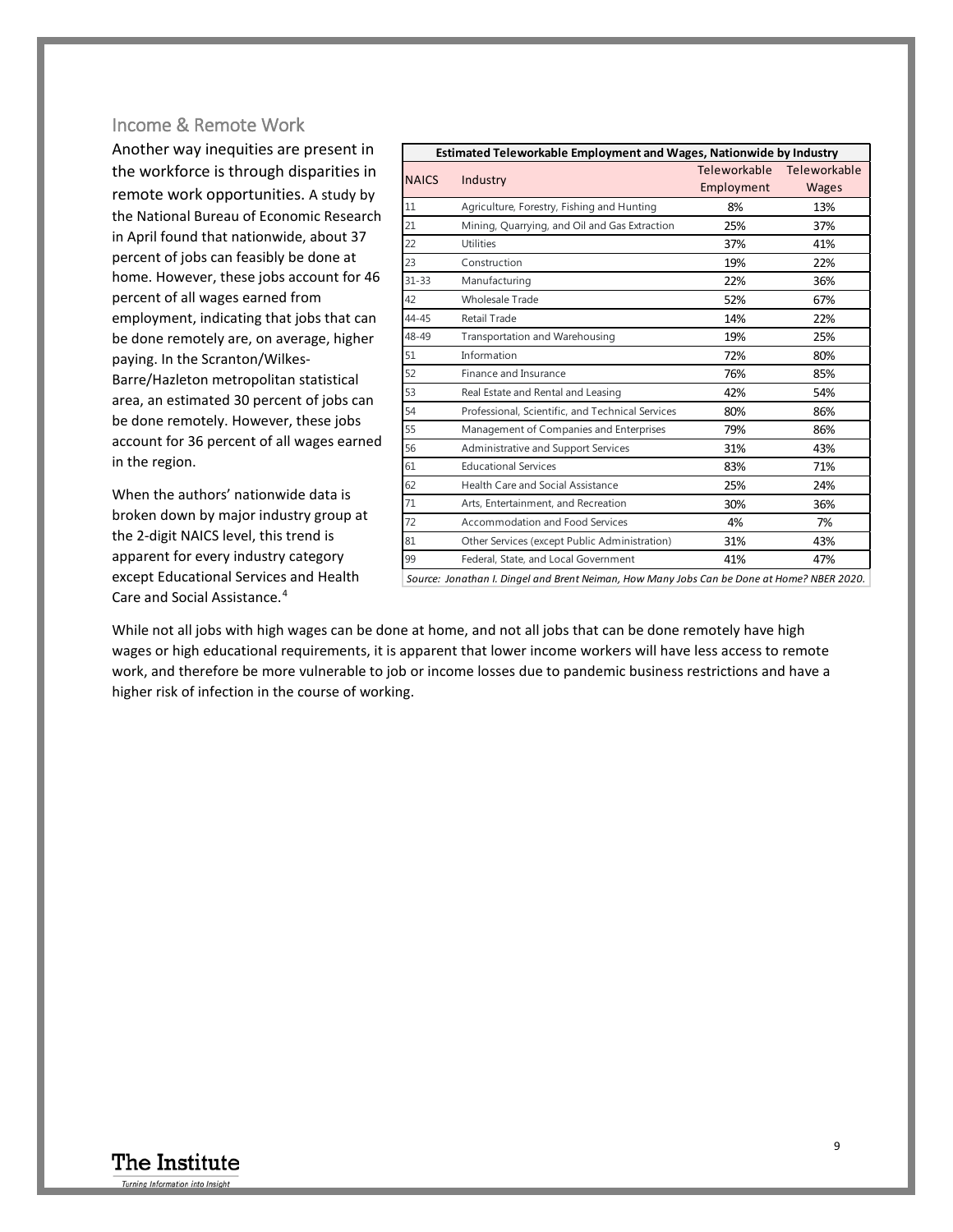### Conclusions & Recommendations

Both statewide and nationwide data collected on COVID-19 infections and deaths so far have shown significant disparities across racial and ethnic lines. Many of these disparities are related to social determinants of health. A previous study by The Institute has identified on social determinants of health in the region recommended measures such as improved data collection and access, greater emphasis of social determinants in education and training of health practitioners, expanding cultural competency in healthcare settings, untangle healthcare access from employment and income, and considering systemic approaches to healthcare.[5](#page-10-4)

Further, the data confirms that women, non-white workers and those in the 20 – 24 age group have been disproportionately affected by COVID itself and in the workplace as a result of COVID.

The pandemic's economic impact has shifted the demographic landscape of the workforce, and has the potential to disrupt the diversity of the workforce for the long-term, particularly for women in the workforce. However, there are steps regional leaders can take to address these challenges and focus workforce development efforts on creating opportunities for these groups that have been adversely impacted. These include creating a humancentered workforce approach that takes in account various stressors that can impact job performance and retention. This has become even more critical as workers deal with the economic, psychological and social impact of the pandemic, and working parents face increased challenges related to childcare and remote schooling of children. Offering flexible schedules, providing resources to help workers address these challenges, and checking in with workers about their workloads and well-being can provide much needed assistance to employees. In addition, childcare initiatives and job placement services that help parents, particularly single female households, find reliable childcare, will be key to helping workers re-enter the workforce.

Expanding access to telework opportunities could also help to bridge workforce disparities. Many jobs that can most easily be done remotely are those with a more educated, higher wage workforce, while workers in essential front-line roles often earn lower wages and disproportionately come from historically marginalized population. Employers should explore innovative ways to expand remote work beyond the managerial or high education workforce; this could create more parity in virus exposure risk on the job. Social service organizations and partners in the workforce development and job training and placement domain can also work to connect existing remote work opportunities to those with concerns such as childcare challenges or high-risk health factors that keep them out of the in-person workforce.

Since the region is home to an increasing Hispanic population and a growing minority workforce that has been disproportionally impacted by job losses, it will also be critical to ensure equity in workforce development efforts. Partnering with community groups and local education institutions to provide further education and professional development targeted at workers from racial or ethnic minority groups can help them develop the skills needed in our region's workforce and connect them to job opportunities.

Finally, it is important that local, state, and federal agencies ensure that detailed demographic data is collected and made widely available to allow for further in-depth study of inequities both during and after the pandemic has ended. Public health data around COVID-19 as well as workforce and economic data must have allow for robust analysis of key indicators across populations to inform health, education, social services, and public policy. This data must be available in a timely manner and geographically granular to have the most impact.